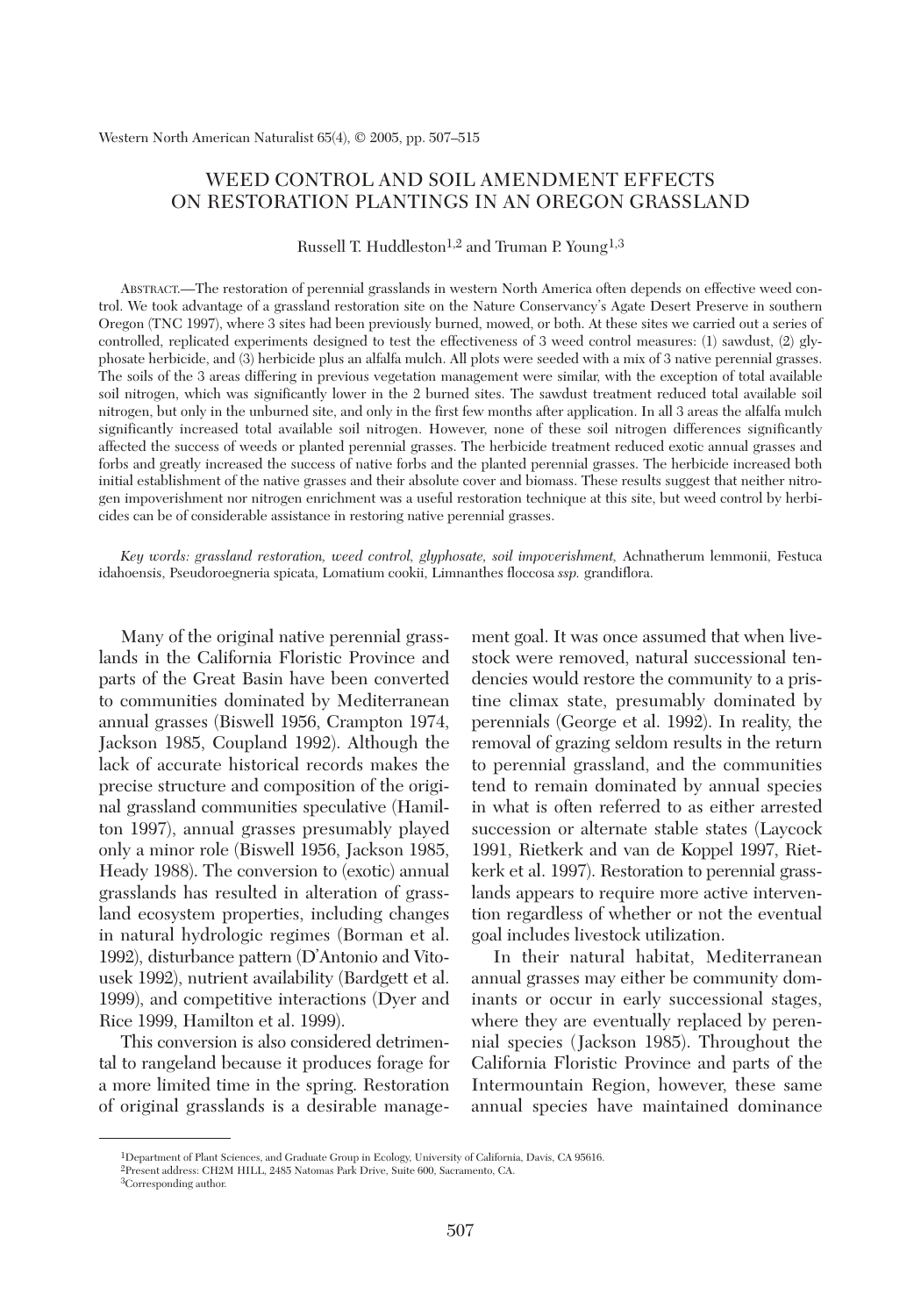and have been found to inhibit the natural succession of native perennials (Evans and Young 1972, Heady et al. 1972, Heady 1988).

Invasion by exotic annual species can increase rates of grassland nutrient turnover, which tends to favor the persistence of annuals (Vinton and Burke 1995, Norton et al. 2004). Perennial grasses are adapted to low-nutrient conditions and tend to perform better than annual grasses in nitrogen-limited soils (Wilson and Gerry 1995, Claassen and Marler 1998). The use of organic materials with a high carbon content such as sawdust, bark, and straw may be useful in promoting soil microbial activity, may subsequently lead to increased nitrogen immobilization and a temporary reduction in the available soil nitrogen (Morgan 1994, Zink and Allen 1998, Reever Morghan and Seastedt 1999), and may favor natives over weed species in restoration settings (Blumenthal et al. 2003).

Mulches are also used to conserve soil moisture, reduce soil erosion, and suppress weeds (Morgan 1997, Brown et al. 2000). Most often, wheat, barley, and rice straw are used. However, the use of native grass straw has been found to be an effective means of both mulching and seeding (Hujik 1999). The use of alfalfa straw has not been examined in the context of restoration. Alfalfa straw provides the benefits of mulching as well as a source of additional nitrogen fertilizer. Although nitrogen fertilization often leads to increased weed biomass, slow release of nitrogen may increase native seedling biomass (Brown et al. 2000). Additionally, if weed-control measures are used in conjunction with fertilization, native seedling density and vigor may be enhanced. Mulches should be weed-free to avoid introduction of more exotics and increased competition with native seedlings (Brown et al. 2000).

The careful and judicious use of herbicides can often be an effective means of reducing weed species in grassland ecosystems. Herbicides have been used to improve rangeland forage (Currie et al. 1987), manage natural grasslands (Rice and Toney 1998), and restore native grasses to woodlands (Christensen et al. 1974), rural roadsides (Bugg et al. 1997), and old fields (Wilson and Gerry 1995, Stromberg and Kephart 1996). Successful annual grass control can often be accomplished with fall applications of the post-emergent herbicide glyphosate following a prescribed burn (Ander-

son 1993, Morgan 1997). Application of postemergence herbicides immediately prior to planting native species has been found to increase native seedling density and survivorship (Wilson and Gerry 1995, Stromberg and Kephart 1996).

Each of the techniques discussed above is commonly employed in grassland restoration to reduce competition with exotic species and enhance performance of perennial grasses. Successful weed control often requires an integrated approach using multiple techniques such as fire, mechanical disturbance, and herbicides to achieve maximum weed control and native seedling establishment (Anderson 1993, Gibbons and Youtie 1996). Restoration in natural areas specifically designed to preserve rare and endangered plant species poses a particular challenge. While the continued dominance by exotics results in poor habitat quality and can lead to reduced vigor and fecundity of the target species, restoration efforts aimed at reducing exotics must not significantly threaten nontarget species.

The purpose of this experiment was to examine how well these techniques decrease weedy species and increase the success of seeded native grasses in the context of the Agate Desert Preserve and its grassland community. In this study the effects of sawdust amendments, herbicides, and alfalfa straw mulch were specifically designed to maximize the success of planted perennial grasses while minimizing potential impact on the native forbs already present on the preserve. In particular, herbicide application was timed to catch early growth of exotics, but not native forbs.

## STUDY SITE

This study was carried out at the Agate Desert (42°25′N, 122°52′W) located in the central Rouge Valley of southwestern Oregon. The Agate Desert (400 m asl) is dominated by a landscape consisting of irregularly shaped soil mounds approximately 1 m high with low, often rocky areas between the mounds forming seasonal vernal pools (Elliott and Sammons 1996). A 22-ha Nature Conservancy preserve is located in the northwestern part of the Agate Desert on the corner of Table Rock and West Antelope Roads, Medford, Oregon. The land had previously been leased for winter and spring cattle grazing, but cattle were removed from the site in March 1988.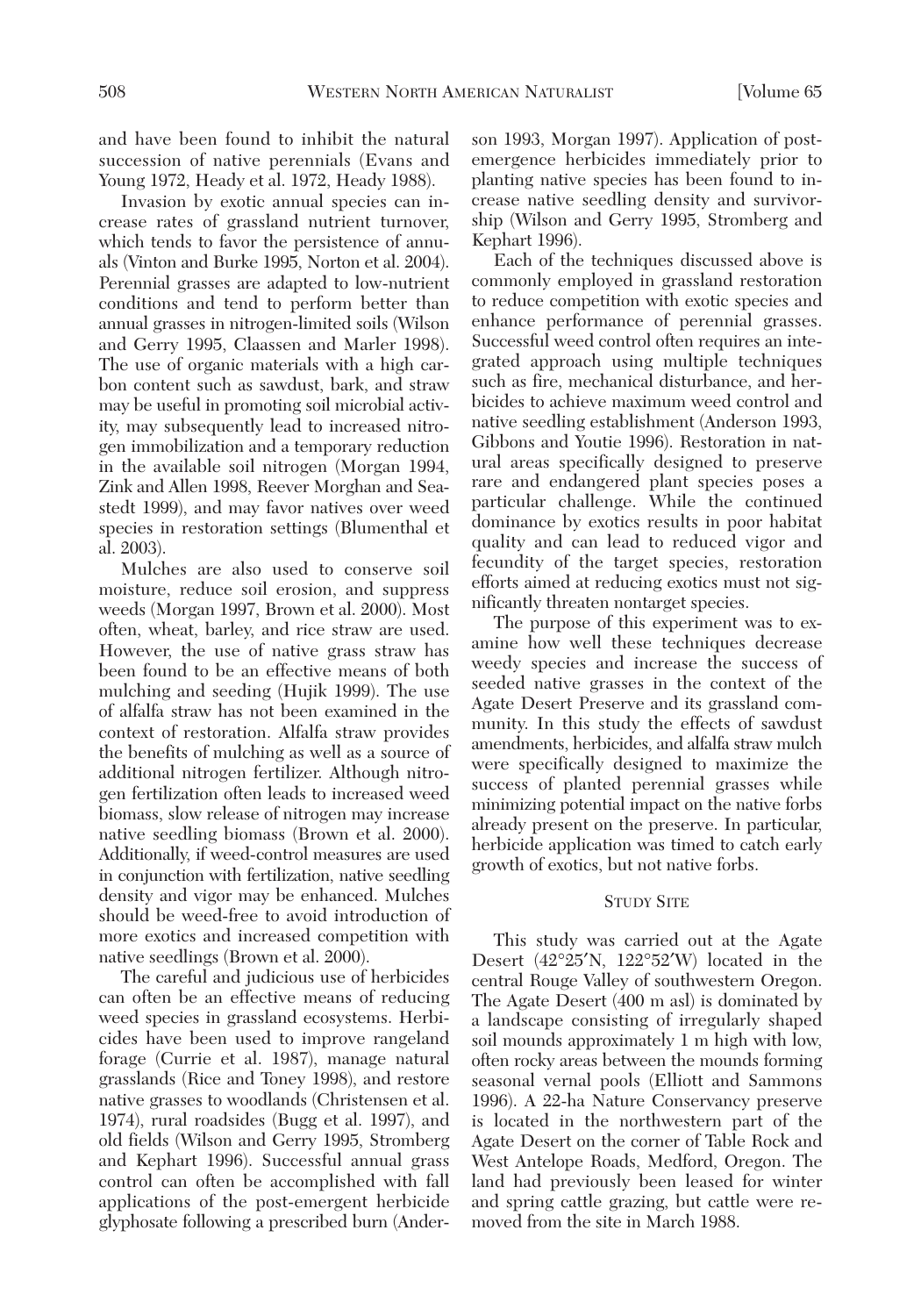The soils of the Agate Desert are a complex of the Agate-Winlow Series that occurs on fan terraces with patterned ground formed in alluvium from mixed sources. The surface layer is typically a gravelly clay loam about 10 cm thick with the lower 12–25 cm a gravelly clay. Effective rooting depth is 18–40 cm (SCS 1987).

Most of the precipitation falls from November through March, with only 25% of the precipitation falling during the remaining 7 months of the year. The average annual precipitation for the area is 478 mm. Monthly mean temperature ranges from 22.5°C in July to 3.2°C in December. During the wet winter months the inter-mound areas (vernal pools) fill with water. The years of the study were fairly representative. The study area received 419 mm of rain in 1999 and 478 mm in 2000. Temperatures during the study period were also similar to the long-term means.

The natural vegetation of the Agate Desert uplands was most likely dominated by a mixture of *Pseudoroegneria spicata* (bluebunch wheatgrass), *Festuca idahoensis* (Idaho fescue), *Poa secunda* (pine bluegrass), and assorted forb species. Earlier successional species may have included *Achnatherum lemmonii* (Lemmon's needlegrass), *Elymus elymoides* (squirreltail), and *Bromus carinatus* (California brome).

Nonnative annual grasses that currently dominate the upland areas of the mounded prairie throughout the Agate Desert have for the most part replaced native perennial grasses. These exotics include the grasses *Taeniatherum caput-medusae* (Medusahead), *Bromus hordeaceus* (soft chess), *Vulpia myuros* (rattail fescue), *Poa bulbosa* (bulbous bluegrass), and *Avena fatua* (wild oat), as well as forbs such as *Centaurea solstitialis* (yellow starthistle), *Tragopogon pratensis* (meadow salsify), *Lactuca serriola* (prickly lettuce), *Verbascum blataria* (moth mullein), *Erodium cicutarium* (filaree), and *Hypericum perforatum* (Klamath weed). Native grasses are largely absent, with the exception of a few small patches. Two rare plant species endemic to southern Oregon, *Lomatium cookii* (Cook's desert parsley) and *Limnanthes floccosa* ssp. *grandiflora* (large-flowered wooly meadowfoam), occur in the Agate Desert.

#### **METHODS**

Five  $1 \times 4$ -m plots were randomly located within each of 3 areas differing in previous vegetation management: (1) burned in June 1998; (2) burned in June 1998 and mowed in May 1999; (3) mowed in May 1999. Plot locations within 1 m of a vernal pool were rejected, and all plots were at least 10 m distant from each other. Each plot was divided into four 1-m2 subplots and randomly assigned 1 of 4 experimental treatments, for a total of sixty  $1 \times$ 1-m plots.

Native grass seed was collected by the Nature Conservancy in 1992 from extant populations occurring on the Agate Desert and was used to establish a native plant propagation program at the Oregon State University experiment station at Jacksonville, Oregon, and the Bureau of Land Management's seed orchard in Merlin, Oregon. Seeds of 3 native perennial grasses from these sources were harvested in June and July 1999: *Achnatherum lemmonii* from the Oregon State University experiment station; *Festuca idahoensis* from the Oregon State University experiment station; and *Pseudoroegneria spicata* from the Bureau of Land Management's seed orchard. Seeds from all 3 species were sieved and winnowed to remove chaff and cured at room temperature for several months. Lower seeding rates were used for *Pseudoroegneria spicata* (750 seeds ⋅ m–2) than for *Achnatherum lemmonii* (1000 seeds ⋅ m–2) and *Festuca idahoensis*  $(1200 \text{ seeds} \cdot \text{m}^{-2})$  due to limited seed availability.

On 4 December 1999 the upper soil surface in each of the plots was turned to a depth of approximately 5 cm using 4-pronged rakes. Then seed mixtures were evenly spread across each of the 1-m2 plots and lightly mixed into the soils with the rakes. Each of the 4 subplots at each of the 15 experimental plots was randomly assigned to either a control or 1 of the following 3 treatments.

### Sawdust Treatment

Sawdust from a local sawmill was thoroughly dried and then separated into 400-g allotments. On 4 December 1999, the same date that the seeds were sown, we evenly distributed an allotment of sawdust over a single 1-m2 subplot in each plot and lightly mixed it into the upper soil surface with a 4-pronged rake. An additional 400 g of sawdust was added approximately midway through the experiment, on 26 February 2000, for a total rate of 800 g  $\cdot$ m–2. To avoid any additional disturbance to the vegetation, we spread the 2nd application of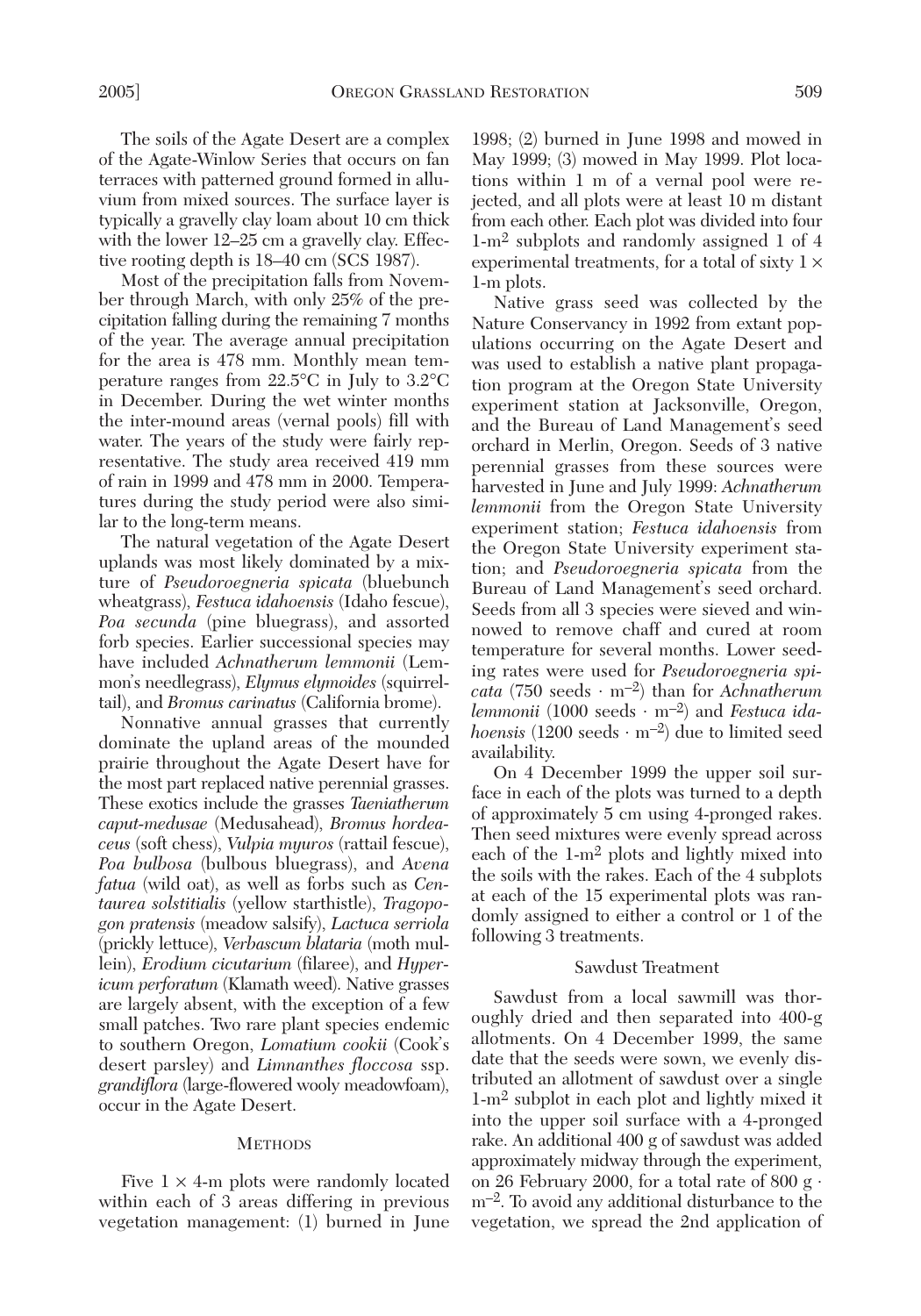sawdust evenly over the subplot but did not mix it into the soil.

## Herbicide-only Treatment

Herbicide was applied to one 1-m2 subplot in each plot on 28 November 1999, one week prior to seeding. Using the recommended rate, glyphosate (6 g of Roundup, Monsanto, San Ramon, CA, per gallon of water, or 2%) was applied to each unit using a hand-held sprayer at a delivery volume of approximately  $0.5$  L  $\cdot$  $\rm m^{-2}$  (7.8 kg glyphosate per ha). We applied the herbicide in the morning, under calm weather conditions, and were careful to avoid drift onto neighboring treatment units.

Glyphosate is a nonselective herbicide and in natural areas, or other sites with important native species components, the presence of nontarget species must be taken into account. Often this problem can be overcome by using selective herbicides (Rice and Toney 1998) or the use of wick application to target species (Anderson 1993). The advantage of using glyphosate is that it can be used to control both annual grasses and exotic forbs. Glyphosate is also relatively safe and poses minimal environmental risk as it is rapidly degraded by soil microorganisms and will not readily leach from the soils (Haney et al. 2000, Jonge et al. 2000).

## Straw + Herbicide Treatment

We added alfalfa mulch to herbicide plots because supplemental nitrogen is known to favor exotics over natives (see Jaquemyn et al. 2003), and we wanted to know if, with the suppression of exotics, additional nitrogen enhanced the success of planted perennials. In the last 1-m2 subplot in each plot, the same herbicide treatment described above was applied, followed by an alfalfa straw mulch. On 4 December 1999, once all plots had been seeded, straw was evenly spread over the plots. Approximately 1000 g of alfalfa straw per plot  $(1 \text{ m}^2)$ was used to cover the area to a uniform depth of approximately 4 cm.

## Soil Sampling

Soil samples were collected on 7 November 1999 from each of the 3 pretreatment areas using a 3-cm-diameter soil-sampling probe. Three 0–15 cm soil cores were collected from each site and thoroughly homogenized. Samples were then dried and sieved through a 2-mm screen and sent to the Division of Agriculture and Natural Resources Analytical Lab at the University of California, Davis, for analysis of pH, texture, organic matter, phosphorus, potassium, and total available soil nitrogen. Additional soil samples were collected on 26 February 2000 and 15 June 2000 and analyzed for nitrogen. Total available soil nitrogen ( $NO<sub>3</sub>$  and  $NH<sub>4</sub>$ ) was quantified using 50 g of fresh soil added to 100 mL of KCl solution, and run through a Carlson nitrogen analyzer (Carlson 1978, 1986).

#### Vegetation Sampling

At the time of the initial seeding (December 1999), vegetation in the burned areas was characterized by a dense cover of nonnative *Erodium cicutarium* and annual grass seedlings. Vegetation in the mow-only area was characterized by dense nonnative annual grass seedlings with a patchy distribution of *E. cicutarium* and *Lactuca serriola.* Native forbs, including *Lomatium utraculatum, Lupinus bicolor,* and *Plagiobothrys nothofulvus,* were present in all areas, but generally uncommon.

Percent cover by each plant species, bare ground, litter, and gopher disturbance was estimated on 9 May 2000 by placing an elevated 1-m2 quadrat, divided into 20-cm2 grid cells (each 4%), over each of the experimental plots. Seedling density in each plot was determined by counting the total number of seedlings of each of the native species present on 16 May 2001 inside a randomly placed 0.1-m2 circular quadrat within each plot. All of the aboveground biomass within the quadrat was then removed for subsequent biomass analysis. Plot locations having greater than 10% cover of fresh gopher disturbance were rejected. Biomass samples were oven-dried, and the aboveground dry weight was determined for each of 4 groups of species: (1) planted native grasses, (2) native forbs, (3) nonnative annual grasses, and (4) nonnative forbs.

#### Statistical Analysis

The 3 planted native grasses were initially analyzed separately, but since they responded similarly to treatments and differed in previous vegetation management in all 3 areas, they were lumped (into "native grasses") for the analyses presented here. Available soil nitrogen was compared within each of the 3 pretreatment areas. All other data from the controlled experiments were analyzed using 2-way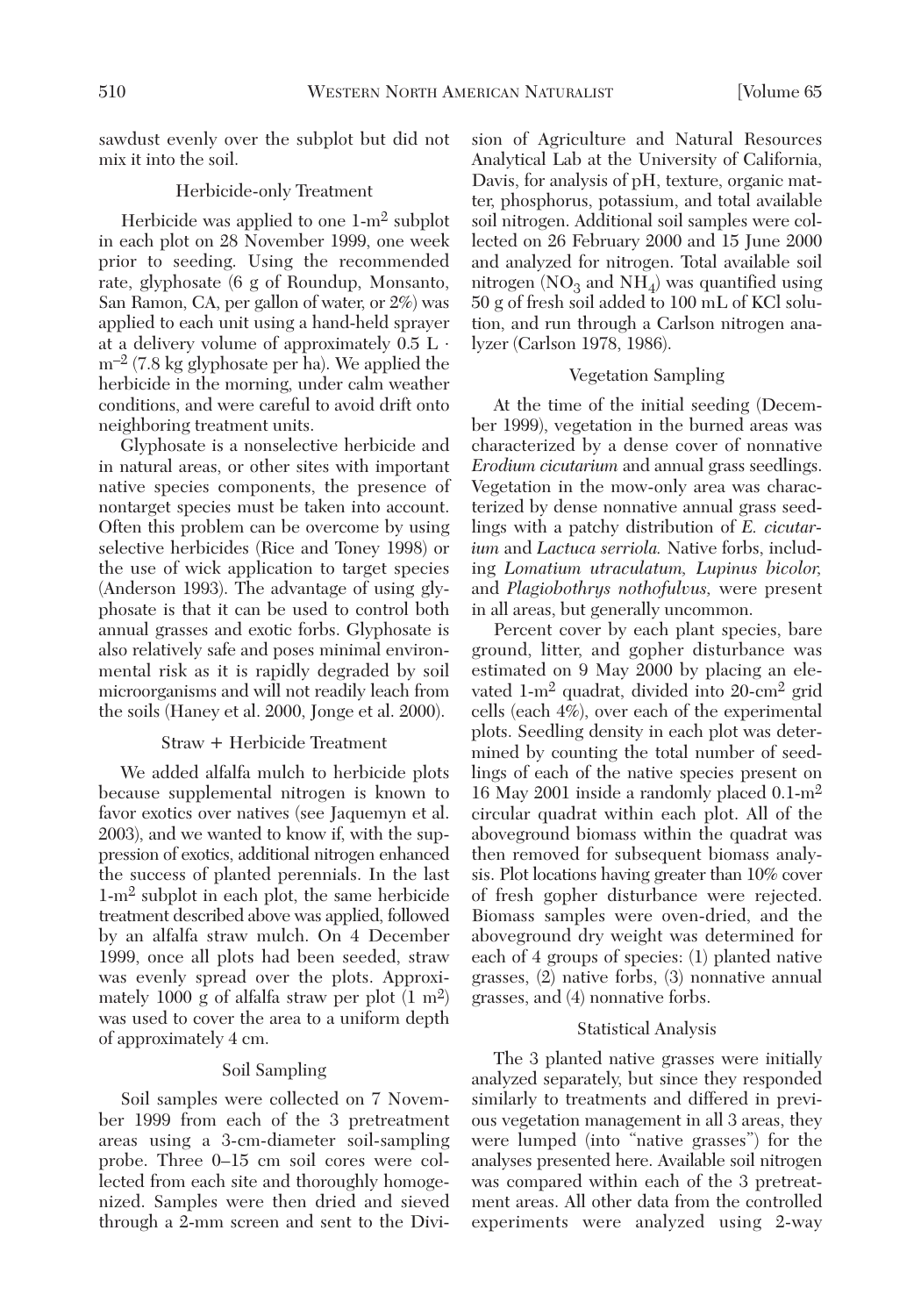ANOVAs with treatments being fixed effects and vegetation management areas (random) block effects, and with 54 d.f. The data were highly right skewed and all data sets were logtransformed. Means were compared using Tukey tests for Honestly Significant Differences. The 3-month and 6-month soils data and the relative cover data from native and annual grasses failed to meet the assumptions of ANOVA, despite transformation of the raw data. These 4 data sets were therefore also analyzed using a nonparametric Wilcoxon rank scores test to compare treatment means (Sokal and Rohlf 1981). The statistical programs JMP (SAS 1996) and SAS (SAS 1999) were used for all statistical analyses.

#### **RESULTS**

#### Soils

The soils in the areas differing in previous vegetation management were similar for texture, pH, and most major nutrients. However, the 2 burned areas had 30% lower levels of total available soil nitrogen ( $NO<sub>3</sub>$  and  $NH<sub>4</sub>$ ) relative to the unburned area  $(F = 6.44, P =$ 0.007; Fig.1). Three months into the experiment, the addition of sawdust significantly reduced total available soil nitrogen  $NO<sub>3</sub>$  and  $NH<sub>4</sub>$ ) in the unburned, but not in the burned, plots (where soil nitrogen was already depleted). The addition of nitrogen-rich alfalfa straw significantly increased the total available soil nitrogen relative to the control and sawdust plots in all 3 areas. However, by 6 months after soil amendment, neither the sawdust treatment (*P*  $= 0.07$  nor the alfalfa treatment ( $P = 0.30$ ) exhibited total available soil nitrogen levels significantly different from controls (data not shown).

## Relative Cover and Biomass

While the cover of seeded native grasses was somewhat higher in the burn and mow areas relative to the burn-only and mow-only areas, these differences were not significant (all  $P > 0.15$ ; Fig. 2). Native grass cover was 10 times greater in the herbicide plots than in the control and sawdust plots  $(F = 123, P \leq$ 0.0001; Fig. 3). Neither the addition of sawdust to nonherbicide plots nor the addition of alfalfa to herbicide plots affected native grass cover (both  $P > 0.15$ ; Fig. 3). These treatment effects were consistent across all 3 areas differing in previous vegetation management.



Fig. 1. Total available soil nitrogen  $NO<sub>3</sub>$  and NH<sub>4</sub>) 3 months after soil amendment. Across all treatments and vegetation management areas, bars sharing a letter are not significantly different  $(P < 0.05)$ , based on analysis using log-transformed data. Error bars are standard errors.

The combination of burning and mowing reduced cover of nonnative annual grasses by nearly 40% relative to the burn-only and mow-only areas  $(F = 3.69, P = 0.03, Fig. 2)$ . Nonnative annual grass cover was reduced by 80% in both herbicide treatments relative to the control and sawdust plots (*F* = 37.9, *P* < 0.001, Fig. 3). The addition of sawdust did not have a significant effect relative to the control plots  $(P = 0.85)$ , and the addition of alfalfa straw made no difference in terms of nonnative grass cover when compared with the herbicide plot without alfalfa straw  $(P = 0.49)$ ; Fig. 3). These treatment effects were consistent across all 3 areas differing in previous vegetation management.

Native forb cover was somewhat lower in the burn-only and mow-only areas  $(P = 0.12)$ ; Fig. 2), and it was higher in the herbicide plots receiving alfalfa straw than in the control and sawdust plots  $(P = 0.045;$  Fig. 3). The difference in native forb cover in the herbicide treatments was due largely to increased cover of *Clarkia purpurea* and *Nemophila pedunculata.* One species, *Lomatium utriculatum,* had a slight (nonsignificant) decrease in cover in both herbicide plots relative to the control and sawdust plots. The remaining native forbs did not show any significant trends among treatments. These treatment effects were consistent across all 3 areas differing in previous vegetation management.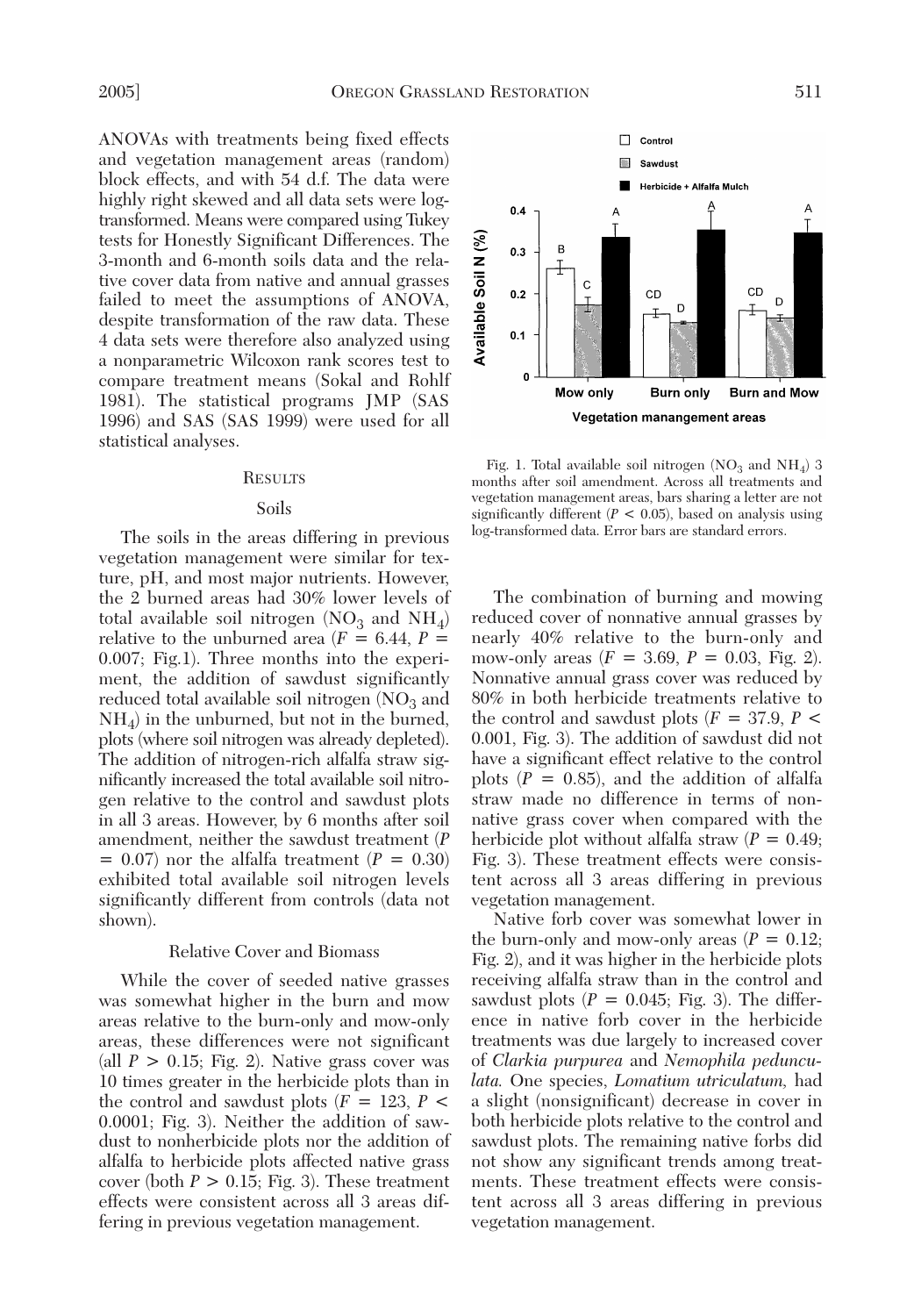

Fig. 2. Relative cover by previous vegetation management of the seeded perennial grasses, exotic annual grasses, native forbs, and nonnative forbs. Within each guild, bars sharing a letter are not significantly different (*P* > 0.05), based on analysis using log-transformed data. Error bars are standard errors.

Nonnative forb cover was similar across the pretreatment areas (Fig. 2). Herbicide treatments, both with and without alfalfa straw, reduced nonnative forb cover by 50%, most notably for *Erodium cicutarium* (*F* = 18.9, *P* < 0.001). Neither sawdust nor alfalfa straw had additional effects on nonnative forb cover (Fig. 3).

All of these patterns in relative cover were paralleled by similar differences in biomass. In fact, the correlation between relative cover and dry biomass across plots was significant for native grasses  $(r = 0.76, P < 0.0001)$ , nonnative grasses  $(r = 0.58, P \le 0.0001)$ , and forbs (all forbs combined;  $r = 0.28$ ,  $P = 0.002$ ).

#### Native Grass Seedling Density

Seedling establishment 6 months after seeding was relatively high for all native bunchgrass species: *Achnatherum lemmonii* (18% of sown seeds established), *Pseudoroegneria spicata* (18%), and *Festuca idahoensis* (50%). Previous vegetation management had no effect on total native seedling density, but fall application of glyphosate prior to seeding resulted in 35%–50% greater native seedling density (*F* = 7.84, *P* < 0.001; Fig. 4). There were no additional differences associated with sawdust or alfalfa applications (Fig. 4). The individual species demonstrated similar responses to the treatments in all 3 vegetation management areas.

#### **DISCUSSION**

#### Pretreatment Areas

We did find some key differences between areas with different management histories. It is logical that sawdust would reduce available soil nitrogen only in areas where nitrogen was not already volatized by fire (Fig. 1), and that the combination of burning and mowing would favor natives over nonnatives (Fig. 2). However, these are not formally replicated treatment effects, but simply significant differences among sites that differed in management history. Because there may be other (unidentified) differences between these areas, we will be conservative here and discuss below only the results that came from the replicated controlled experiments.

## Soils and Soil Amendments

The use of soil amendments to reduce available soil nitrogen can be inexpensive, can be easily applied over large areas, and can have minimal impacts on nontarget species. The results from our experiment, however, showed that the addition of sawdust had only a minimal effect on total soil nitrogen availability; a significant reduction in available soil nitrogen was seen only in the area where soil nitrogen had not been reduced previously by burning (Fig. 1). Even this effect was transient, and in any case it had no significant effect on the success of nonnative or native species or planted grasses.

The addition of nitrogen-rich mulch, in the form of alfalfa straw, resulted in slightly increased total soil nitrogen in all vegetation management areas 3 months after application (Fig.1). After 6 months, however, this difference was no longer significant. It is not clear whether this is because of release from the soil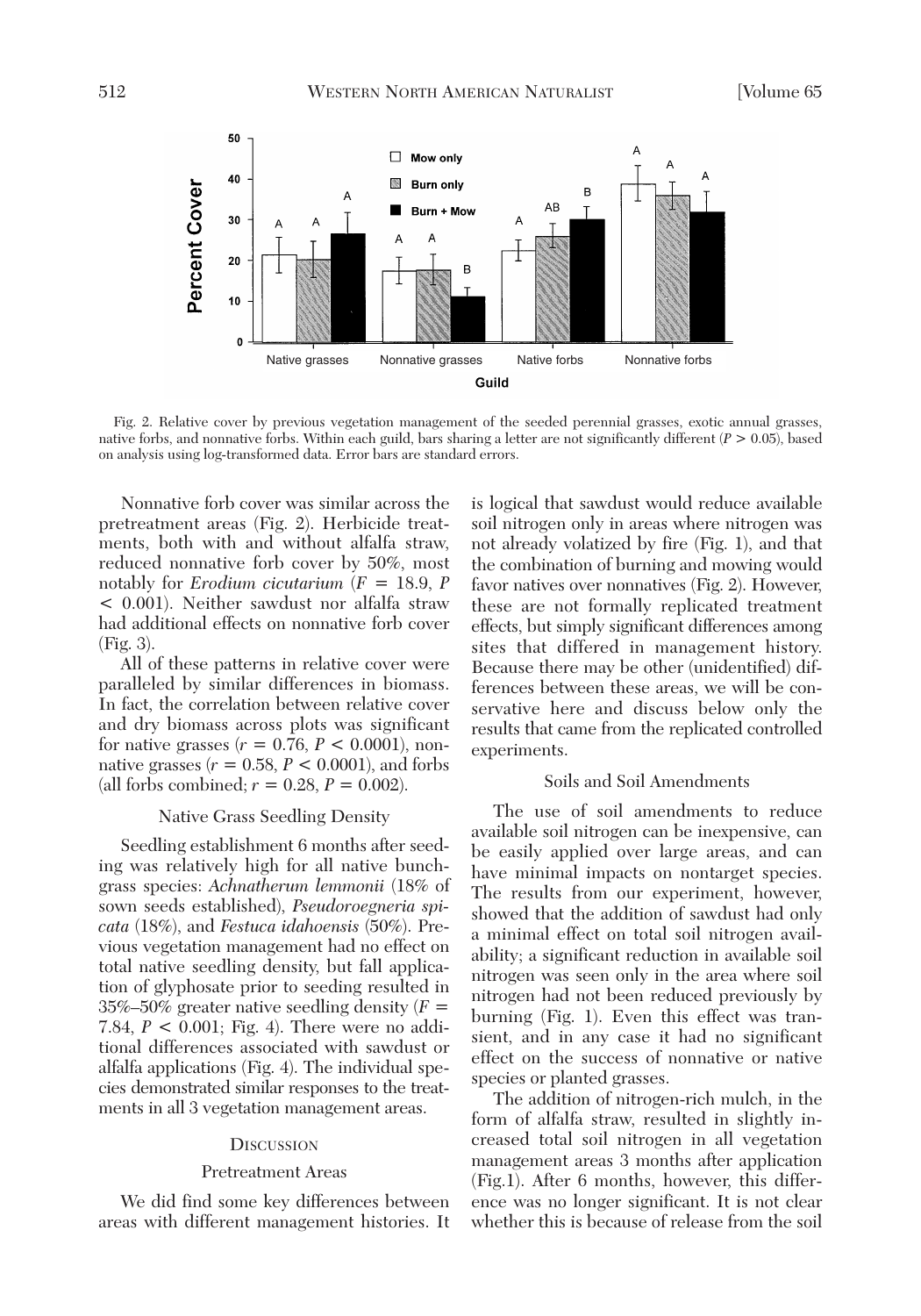

Fig. 3. Relative cover by experimental treatment of the seeded perennial grasses, exotic annual grasses, native forbs, and nonnative forbs. Within each guild, bars sharing a letter are not significantly different  $(P > 0.05)$ , based on analysis using log-transformed data. Error bars are standard errors.

microbial environment or some other factor. Previous experiments with soil impoverishment have sometimes met with success (Paschke et al. 2000, Blumenthal et al. 2003), but they also often suggest only small, inconsistent, and short-term effects of carbon addition (Wilson and Gerry 1995, Zink and Allen 1998, Reever Morghan and Seastedt 1999, Corbin and D'Antonio 2004).

## Herbicide and Straw Mulch

Fall application of glyphosate prior to seeding produced the most promising results for native seedling establishment and control of annual grasses and forbs. In both the herbicide-only and herbicide-with-alfalfa-straw plots, there was a significant reduction in both nonnative annual grasses and forbs. Native seedling density, cover, and biomass were all considerably higher in the herbicide plots and were likely a result of the reduced competition from these exotic annual species. In general, alfalfa straw mulch provided little or no additional benefit in terms of total native seedling density, cover, or biomass, relative to the herbicide-only treatments.

These results suggest that competition with nonnative species reduced the density and, even more dramatically, the cover and biomass of planted perennial grasses. The increase in seedling density was 44%, but the increase in cover was nearly 10-fold. In other words, the demographic response of planted perennial grasses to herbicide was far exceeded by their



Fig. 4. Total native seedling density by treatment. Bars sharing a letter are not significantly different  $(P > 0.05)$ , based on analysis using log-transformed data. Error bars are standard errors.

growth response. Our study examined only the first several months of growth of planted native grasses. However, the seedling stage is often limiting in plant populations (Harper 1977), and there is no reason to believe that these initial benefits to native grasses will not continue (Seabloom et al. 2003).

There was a significant increase in native forb cover in the alfalfa straw plots relative to the other treatments, but this was a result of the high abundance of a few species such as *Nemophila pedunculata* and *Clarkia purpurea.*

The responses of native and nonnative species to herbicide were inverse (Fig. 3), suggesting that competition with exotic annuals is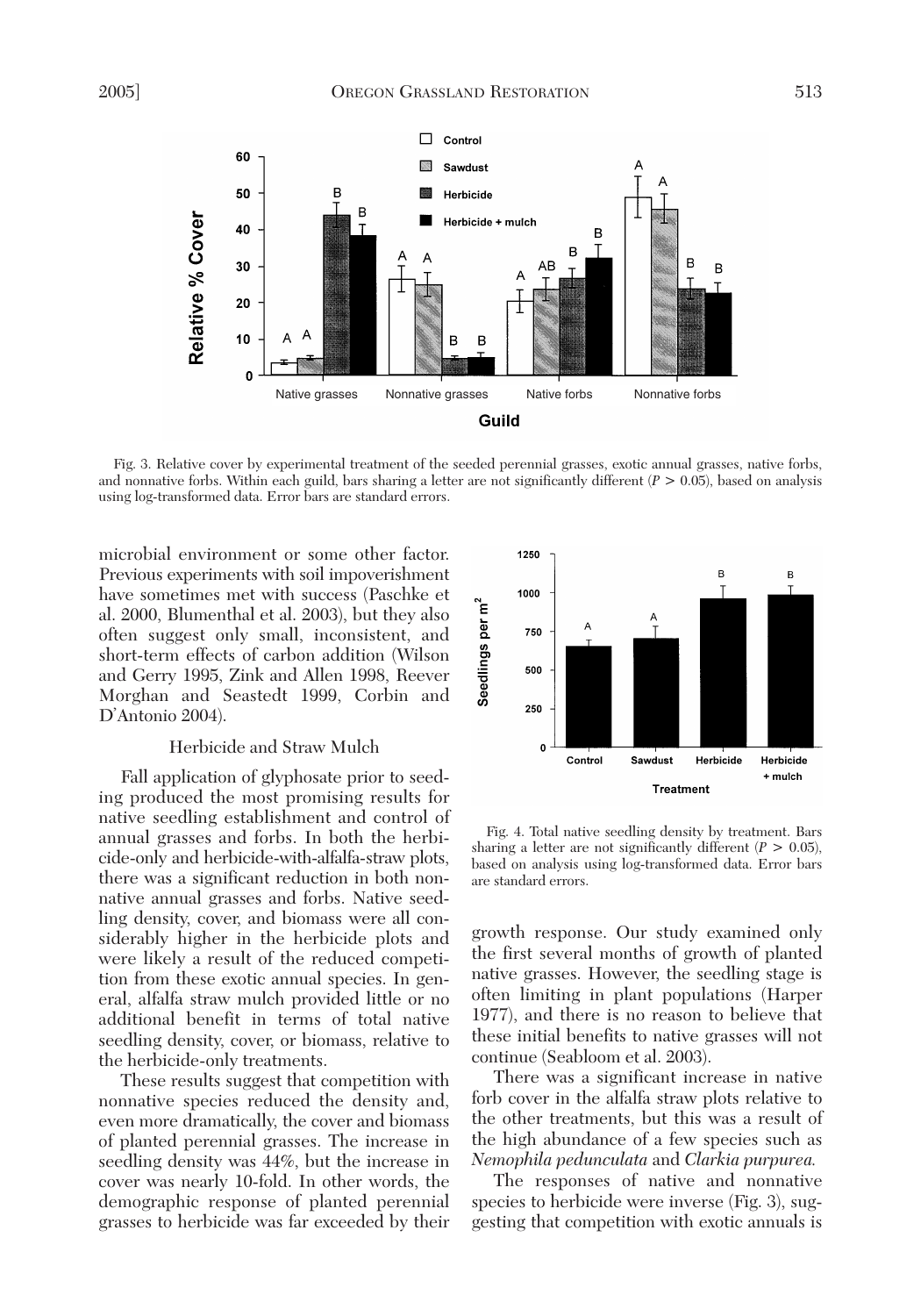a major limiting factor in the establishment and success of native species (Evans and Young 1972, Heady et al. 1972, Heady 1988, Wilson and Gerry 1995). The application of glyphosate resulted in a reduction of nonnative annual grasses and forbs and improved native seedling establishment and cover of native forbs already present, but the effects on nontarget species is an important consideration. Glyphosate is a nonselective foliar herbicide affecting both grasses and forbs. Therefore the timing of application is an important factor in dictating the effects on nontarget species (Blackshaw et al. 2000). In this experiment herbicide was applied in the late fall, after some of the early annual species had germinated, but prior to the germination of many native forb species. This timing appeared to work well. Native forbs as a whole actually benefited from herbicide treatment. Previous experiments using glyphosate have also reported no negative impacts to native species and, in some cases, increased forb abundance and diversity (Whitson and Koch 1998, Washburn and Barnes 2000).

Although integrated approaches to weed control and the restoration of native perennial grasslands may be more successful than singlefactor approaches (Anderson 1993, Gibbons and Youtie 1996), our results did not show this with these combinations of treatments. Our results suggest that well-timed herbicide application can be an effective treatment, at least for the initial establishment of native species. In contrast, both of our soil nitrogen amendments proved to be both transient and ineffective.

#### ACKNOWLEDGMENTS

We thank Kevin Rice, Darren Borgias, Molly Sullivan, Heather Bolstad, Kelly Koehn, Kari Veblen, Corinna Riginos, Rik Smith, Richard Evans, and Alison Berry for assistance of various kinds. Lynne Isbell and Karen Holl greatly improved the manuscript. This work was supported by The Nature Conservancy and the University of California at Davis.

#### LITERATURE CITED

- ANDERSON, J. 1993. Strategies for establishing native grasses. Grasslands 3:1–3.
- BARDGETT, R.D., J.L. MAWDSLEY, S. EDWARDS, P.J. HOBBS, J.S. RODWELL, AND W.J. DAVIES. 1999. Plant species and nitrogen effects on soil biological properties of temperate upland grasslands. Functional Ecology 13:650–660.
- BISWELL, H.H. 1956. Ecology of California grasslands. Journal of Range Management 9:19–24.
- BLACKSHAW, R.E., G. SEMACH, X. LI, J.T. O'DONOVAN, AND K.N. HARKER. 2000. Tillage, fertiliser and glyphosate timing effects on foxtail barley (*Hordeum jubatum*) management in wheat. Canadian Journal of Plant Science 80:655–660.
- BLUMENTHAL, D.M., N.R. JORDAN, AND M.P. RUSSELLE. 2003. Soil carbon addition controls weeds and facilitates prairie restoration. Ecological Applications 13: 605–615.
- BORMAN, M.M., D.E. JOHNSON, AND W.C. KRUEGER. 1992. Soil-moisture extraction by vegetation in a Mediterranean maritime climatic regime. Agronomy Journal 84:897–904.
- BROWN, C.S., K.J. RICE, AND V. CLAASSEN. 2000. The effects of soil amendments and mulches on establishment of California native perennial grasses: a summary of selected results. Grasslands 10:1–17.
- BUGG, R.L., C.S. BROWN, AND J.H. ANDERSON. 1997. Restoring native perennial grasses to rural roadsides in the Sacramento Valley of California: establishment and evaluation. Restoration Ecology 5:214–228.
- CARLSON, R. 1978. Automated separation and conductimetric determination of ammonia and dissolved carbon dioxide. Analytical Chemistry 50:1528–1531.
- \_\_\_\_\_\_. 1986. Continuous flow reduction of nitrate to ammonia with granular zinc. Analytical Chemistry 58:1590–1591.
- CHRISTENSEN, M.D., J.A. YOUNG, AND R.A. EVANS. 1974. Control of annual grasses and revegetation in ponderosa pine woodlands. Journal of Range Management 27:143–145.
- CLAASSEN, V.P., AND M. MARLER. 1998. Annual and perennial grass growth on nitrogen-depleted decomposed granite. Restoration Ecology 6:175–180.
- CORBIN, J.D., AND C.M. D'ANTONIO. 2004. Can carbon addition increase competitiveness of native grasses? A case study from California. Restoration Ecology 12:36–43.
- COUPLAND, R.T. 1992. Natural grasslands. Elsevier, Amsterdam and New York.
- CRAMPTON, B. 1974. Grasses in California. University of California Press, Berkeley.
- CURRIE, P.O., J.D. VOLESKY, T.O. HILKEN, AND R.S. WHITE. 1987. Selective control of annual bromes in perennial grass stands. Journal of Range Management 40:547–550.
- D'ANTONIO, C.M., AND P.M. VITOUSEK. 1992. Biological invasions by exotic grasses, the grass fire cycle, and global change. Annual Review of Ecology and Systematics 23:63–87.
- DYER, A.R., AND K.J. RICE. 1999. Effects of competition on resource availability and growth of a California bunchgrass. Ecology 80:2697–2710.
- ELLIOTT, M., AND D. SAMMONS. 1996. Characterization of the Agate Desert. Southern Oregon University, Department of Geology, Ashland.
- EVANS, R.A., AND J.A. YOUNG. 1972. Competition within the grass community. Pages 230–246 *in* V.B. Younger and C.M. McKell, editors, The biology and utilization of grasses. Academic Press, New York.
- GEORGE M.R., J.R. BROWN, AND W.J. CLAWSON. 1992. Application of nonequilibrium ecology to management of Mediterranean grasslands. Journal of Range Management 45:436–440.